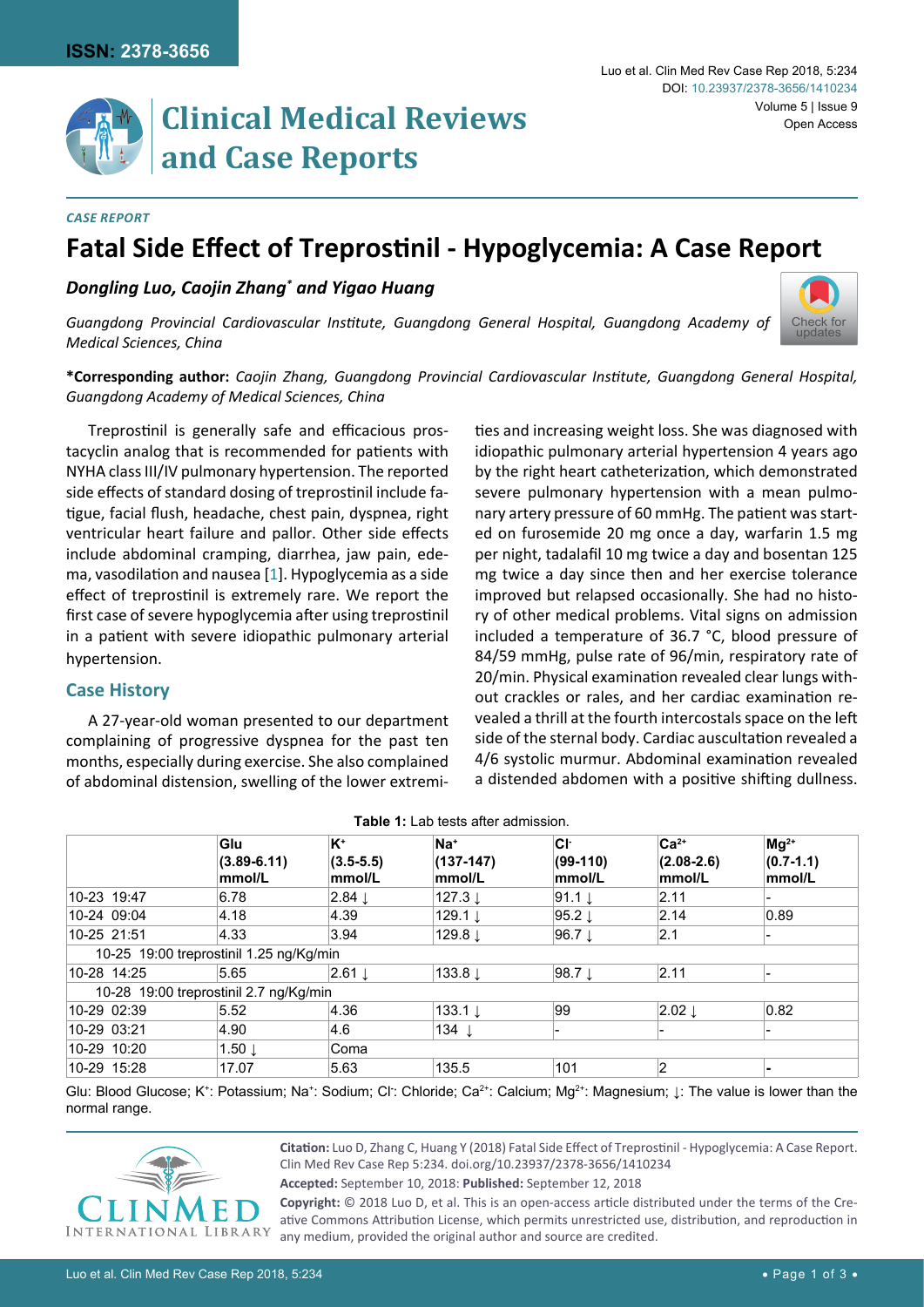<span id="page-1-0"></span>

**Figure 1:** Perivascular haziness, interstitial edema and enlarged cardiac silhouette.

Neurological examination was unremarkable. There was 2+ pitting edema of the lower extremities. Laboratory tests showed a serum glucose level of 6.78 mmol/l, NT-proBNP level of 7619 pg/ml and a normal liver and renal function. Measurement of the electrolytes were shown in [Table 1.](#page-0-0) X-ray of the chest revealed perivascular haziness, interstitial edema, and an enlarged cardiac silhouette [\(Figure 1](#page-1-0)). Transthoracic echocardiogram confirmed severe right heart failure with no inspiratory collapse of the inferior vena cava and right heart enlargement. The TAPSE was 10.6 mmHg. The estimated systolic pulmonary arterial pressure was 97 mmHg and there's little fluid in the pericardial space.

The patient was continued on furosemide, spironolactone, warfarin, bosentan and tadanafil and under careful monitoring of her electrolytes after admission. Blood pressure was maintained by dopamine with a dosage of 3.8 ug/kg/min.

Two days after admission ( $25<sup>th</sup>$  October 2014), the patient developed progressive dyspnea and infusion of treprostinil was on with a dosage of 1.25 ng/kg/min. On the fifth hospitalization day (28<sup>th</sup> October 2014), the intravenous treprostinil was uptitrated to the doses of 2.7 ng/kg/min and her symptom of dyspnea improved. During the process of uptitration, her serum potassium decreased to a level of 2.51 mmol/l. After potassium administration, her serum potassium increased to a level of 4.36 mmol/l and maintained above 4.0 mmol/l, as shown in [Table 1.](#page-0-0)

Six hours later, the patient felt progressive dyspnea and nausea. She vomited once, throwing out 10 ml water-like vomitus. Vital signs included a BP of 120/67 mmHg, HR of 108/m and oxygen saturation of 80%. Symptoms improved with oxygen supplementation. However, the patient lost her consciousness eight hours later with bilateral eye-staring, though recovered a few seconds later. Unfortunately, she lost her consciousness soon after and gradually developed into coma. Vital signs included blood pressure of 88/58 mmHg, HR97bpm, oxygen saturation of 91%. Neurologic examination revealed symmetric pupils with the size of 3 mm bilaterally and reactive to light. Repeat blood sugar levels had decreased from 4.9 mmol/l (3:21, 29<sup>th</sup> October 2014) to 1.5 mmol/l (10:20, 29th October 2014).

Though she regained her consciousness after glucose infusion, she became agitated and died the next day.

## **Discussion**

Treprostinil is a tricyclic benzindene analog of prostacyclin and metabolized by CYP2C8 in the liver [[2](#page-2-1)[-4\]](#page-2-2). Common side effects include fatigue, facial flush, headache, chest pain, dyspnea, right ventricular heart failure and pallor. Till now, hypoglycemia as a side effect of treprostinil has not been reported yet.

In this case, our patient was started on treprostinil after exacerbation of dyspnea. Though her symptoms improved after this add-on therapy, she developed severe hypoglycemia after uptitration. We thus believed that hypoglycemia could be a rare but fatal side effect of treprostinil.

Theoretically, hypoglycemia develops when glucose efflux out of the circulation exceeds glucose influx into the circulation. Therefore, it's easy to develop hypoglycemia if glucose consumption exceeds glucose intake. In this case, there could be several reasons that caused her hypoglycemia after using treprostinil. Firstly, treprostinil can be metabolized into five metabolites. One of the metabolites is the glucuronoconjugate of treprostinil, which tends to increase glucose consumption during metabolism [[2](#page-2-1)-[4](#page-2-2)]. Secondly, as it's known, treprostinil are direct and potent vasodilation of pulmonary and systemic arterial beds through increased level of intracellular cAMP. As a result, vasodilation helps to decrease the afterload of the left and right ventricle and thus improved the stroke volume and cardiac output. With the increase of cardiac output and relief of organ congestion (especially the liver and intestine), the perfusion and metabolism of the end organs improve, thus causing increased glucose consumption. Last but not least, our patient developed hypopotassium during the course of using treprostinil. It is believed that glucose consumption would be increased in the state of hypopotassium due to higher concentration difference between cellular membranes. This could further risk her for developing hypoglycemia. If, together with insufficient glucose intake, hypoglycemia would easily take place. As is shown in our case, though her symptoms improved after treprostinil uptitration, she developed severe hypoglycemia 14 hours later.

To the best of our knowledge, this is the first published case of severe hypoglycemia caused by trepros